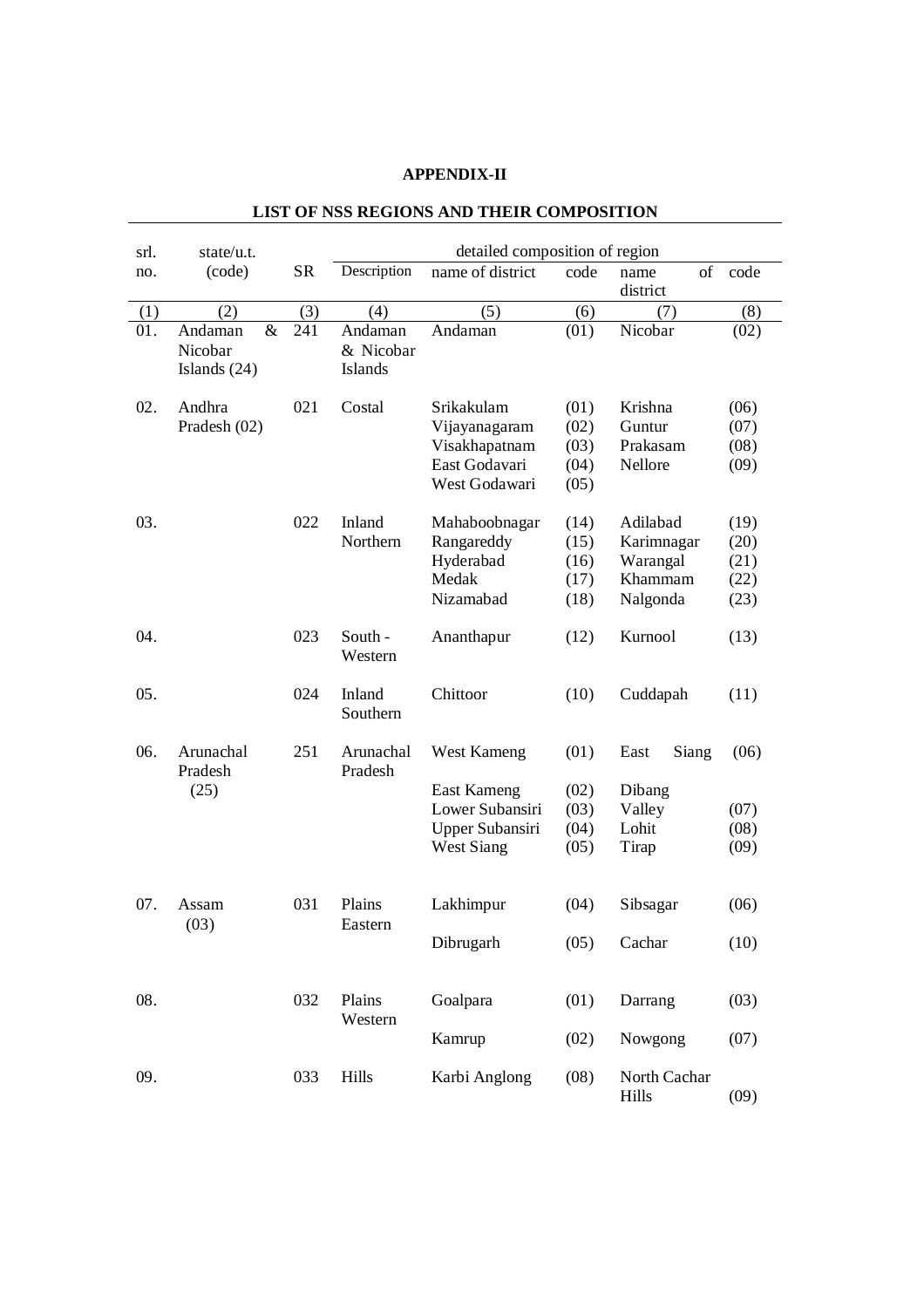| srl. | state/u.t.                            |           |                            | detailed composition of region                                 |                      |                               |    |                      |
|------|---------------------------------------|-----------|----------------------------|----------------------------------------------------------------|----------------------|-------------------------------|----|----------------------|
| no.  | (code)                                | <b>SR</b> | Description                | name of district                                               | code                 | Name<br>district              | of | code                 |
| (1)  | (2)                                   | (3)       | (4)                        | (5)                                                            | (6)                  | (7)                           |    | (8)                  |
| 10.  | <b>Bihar</b><br>(04)                  | 041       | Southern                   | Dumka<br>Dhanbad<br>Giridih                                    | (25)<br>(26)<br>(27) | Singhbhum<br>Deoghar<br>Godda |    | (31)<br>(34)<br>(35) |
|      |                                       |           |                            | Hazaribagh                                                     | (28)                 | Sahebganj                     |    | (36)                 |
|      |                                       |           |                            | Palamu                                                         | (29)                 | Gumla                         |    | (37)                 |
|      |                                       |           |                            | Ranchi                                                         | (30)                 | Lohardaga                     |    | (38)                 |
| 11.  |                                       | 042       | Northern                   | Saran                                                          | (08)                 | Samastipur                    |    | (17)                 |
|      |                                       |           |                            | Siwan                                                          | (09)                 | Darbhanga                     |    | (18)                 |
|      |                                       |           |                            | Gopalganj (W)                                                  | (10)                 | Madhubani                     |    | (19)                 |
|      |                                       |           |                            | Champaran(W)                                                   | (11)                 | Sharsa                        |    | (20)                 |
|      |                                       |           |                            | Champaran(E)                                                   | (12)                 | Purnia                        |    | (21)                 |
|      |                                       |           |                            | Sitamarhi                                                      | (13)                 | Katihar                       |    | (22)                 |
|      |                                       |           |                            | Muzaffarpur                                                    | (14)                 | Madhepura                     |    | (32)                 |
|      |                                       |           |                            | Vaishali                                                       | (15)                 |                               |    |                      |
| 12.  |                                       | 043       | Central                    | Patna                                                          | (01)                 | <b>Bhojpur</b>                |    | (07)                 |
|      |                                       |           |                            | Nalanda                                                        | (02)                 | Begusarai                     |    | (16)                 |
|      |                                       |           |                            | Nawada                                                         | (03)                 | Monghyr                       |    | (23)                 |
|      |                                       |           |                            | Gaya                                                           | (04)                 | Bhagalpur                     |    | (24)                 |
|      |                                       |           |                            | Aurangabad                                                     | (05)                 | Khageria                      |    | (33)                 |
|      |                                       |           |                            | Rohtas                                                         | (06)                 |                               |    |                      |
|      |                                       |           |                            |                                                                |                      |                               |    |                      |
| 13.  | Chandigarh<br>(26)                    | 261       | Chandigarh                 | Chandigarh                                                     | (01)                 |                               |    |                      |
| 14.  | $\&$<br>Dadra<br>Nagar Haveli<br>(27) | 271       | Dadra &<br>Nagar<br>Haveli | $\&$<br>Dadra<br>Nagar Haveli                                  | (01)                 |                               |    |                      |
| 15.  | Daman & Diu<br>(33)                   | 331       | &<br>Daman<br>Diu          | Daman                                                          | (02)                 | Diu                           |    | (03)                 |
| 16.  | Delhi (28)                            | 281       | Delhi                      | Delhi                                                          | (01)                 |                               |    |                      |
| 17.  | Goa (29)                              | 291       | Goa                        | Goa                                                            | (01)                 |                               |    |                      |
| 18.  | Gujarat<br>(05)                       | 051       | Eastern                    | Sabar Kantha<br>Khedbarhma,<br>Vijaynagar,<br>Bhiloda, Meghraj | (09)                 | :                             |    |                      |
|      |                                       |           |                            | Panch Mahals<br>Limkheda,<br>Dahad, Jhalod<br>and Santrampur   | (14)                 | $\ddot{\cdot}$                |    |                      |
|      |                                       |           |                            | Vadodara<br>Nasvadi,                                           | (15)                 | $\vdots$                      |    |                      |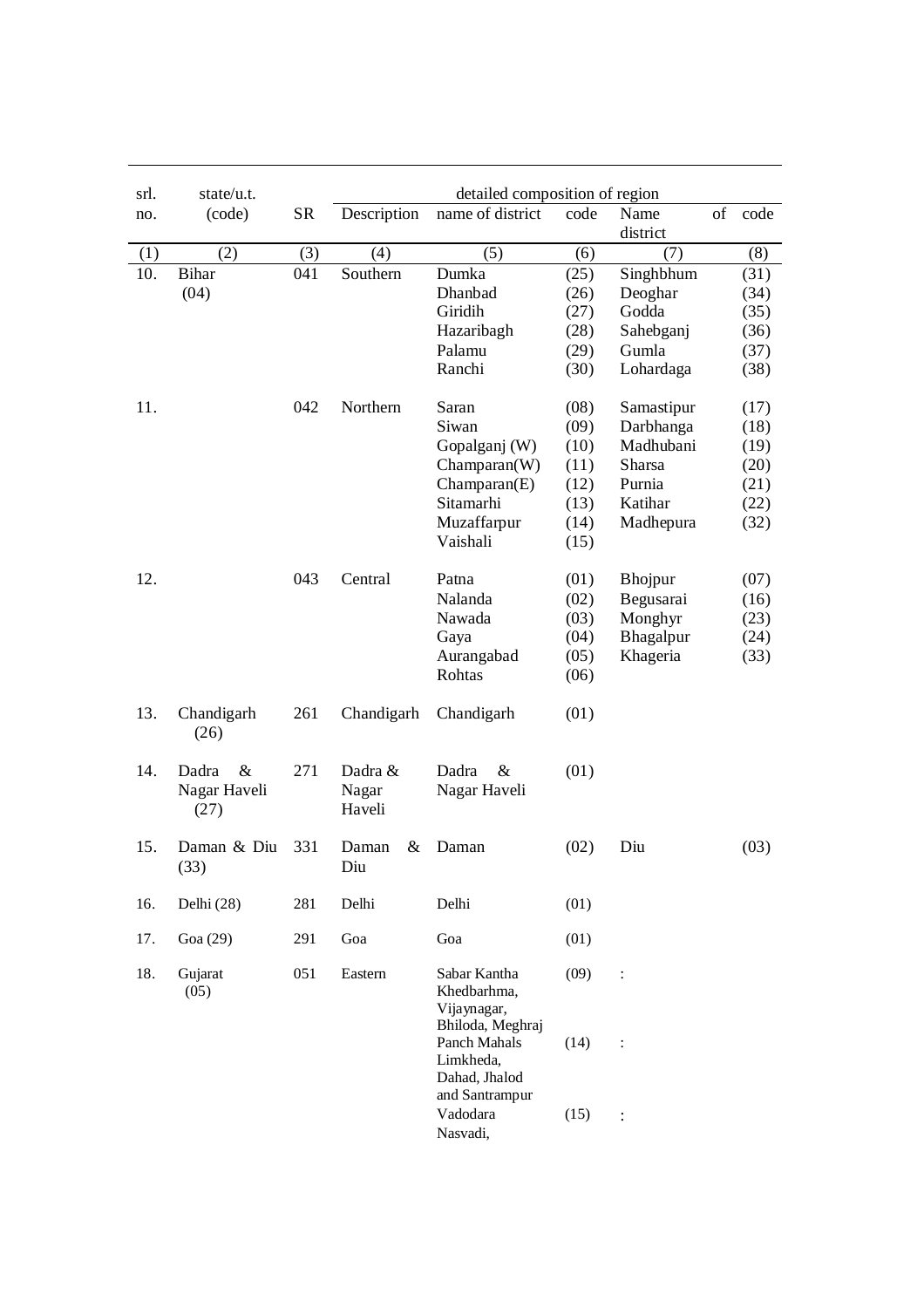| srl. | state/u.t.      |           |                    | detailed composition of region                                                                                  |                      |      |  |  |  |
|------|-----------------|-----------|--------------------|-----------------------------------------------------------------------------------------------------------------|----------------------|------|--|--|--|
| no.  | (code)          | <b>SR</b> | Description        | name of district<br>code                                                                                        | name of district     | Code |  |  |  |
| (1)  | (2)             | (3)       | (4)                | (5)<br>(6)                                                                                                      | (7)                  | (8)  |  |  |  |
| 18.  | Gujarat<br>(05) | 051       | Eastern            | Tilokwada, Chhota Udaipur,<br>And Jabugam                                                                       |                      |      |  |  |  |
|      |                 |           |                    | Bharuch<br>(16)<br>Anklesvar, Valia,<br>Jhagadiya, Dadipada,<br>Sagbhara, Nandod                                | $\ddot{\cdot}$       |      |  |  |  |
|      |                 |           |                    | Surat<br>(17)<br>Vyara, Mahuva,<br>Valod, Nizar,<br>Songadh, Mandvi,<br>Uchchhal, Mangrol,<br>Palsana, Dadrdoli | $\ddot{\cdot}$       |      |  |  |  |
|      |                 |           |                    | Valsad<br>(18)<br>Chikkli, Dharapur,<br>Randada, Umborgaon,<br>Pardi, Valsad                                    | $\ddot{\cdot}$       |      |  |  |  |
|      |                 |           |                    | The Dangs<br>(19)<br><b>Whole District</b>                                                                      |                      |      |  |  |  |
| 19.  |                 | 052       | Plains<br>Northern | Sabar Kantha<br>(09)<br>Prantij, Modasa,<br>Malpur, Himmotnagar,<br>Bayad, Idar,                                | $\ddot{\cdot}$       |      |  |  |  |
|      |                 |           |                    | Mahesana<br>(10)<br>Mahesana, Kall Patan,,<br>Sindhpur, Kheralu,<br>Kalol Visanagar,<br>Vizapur                 | $\ddot{\phantom{a}}$ |      |  |  |  |
|      |                 |           |                    | Gandhinagar<br>(11)<br><b>Whole District</b>                                                                    | $\ddot{\cdot}$       |      |  |  |  |
|      |                 |           |                    | Ahmedabad<br>(12)<br><b>Whole District</b>                                                                      | $\ddot{\phantom{1}}$ |      |  |  |  |
|      |                 |           |                    | Kheda<br>(13)<br><b>Whole District</b>                                                                          | :                    |      |  |  |  |
| 20.  |                 | 053       | Plains Southern    | PanchMahals (14)<br>Halol, Kalol,<br>Godhra, Raria Dengad,<br>Jambu-Ghoda Sehona,<br>Lanawada                   |                      |      |  |  |  |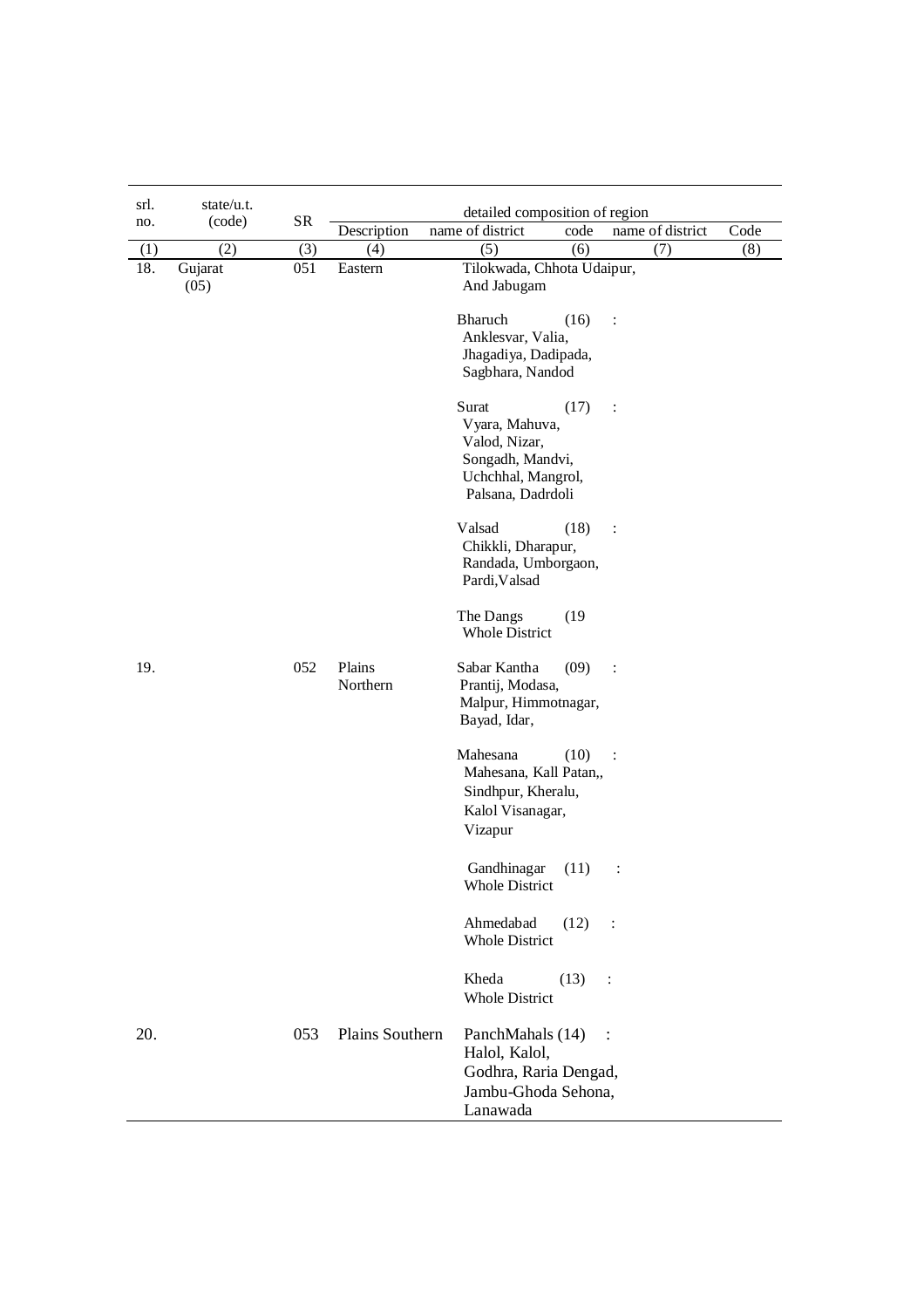| srl. | state/u.t.      |     |                    | detailed composition of region                                                                  |      |                             |
|------|-----------------|-----|--------------------|-------------------------------------------------------------------------------------------------|------|-----------------------------|
| no.  | (code)          | SR  | Description        | name of district                                                                                | Code | of Code<br>name<br>district |
| (1)  | (2)             | (3) | (4)                | (5)                                                                                             | (6)  | (8)<br>(7)                  |
| 20.  | Gujarat<br>(05) | 053 | Plains<br>Southern | Vadodara<br>Savli, Dadhoi,<br>Rarjan, Paora,<br>Sinor,<br>Vaghodia,<br>Vadodara and<br>Sankheda | (15) | $\ddot{\cdot}$              |
|      |                 |     |                    | Bharuch<br>Hansot, Vagra,<br>Amod,<br>Jambusar,<br>Bharuch,                                     | (16) | $\ddot{\cdot}$              |
|      |                 |     |                    | Surat<br>Chorasi,<br>Kamrej, Olpad                                                              | (17) | $\vdots$                    |
|      |                 |     |                    | Valsad<br>Navsari,<br>Gandevi                                                                   | (18) | $\vdots$                    |
| 21.  |                 | 054 | Dry areas          | Surendranagar<br><b>Whole District</b>                                                          | (03) | $\ddot{\cdot}$              |
|      |                 |     |                    | Kachchh<br><b>Whole District</b>                                                                | (07) | $\vdots$                    |
|      |                 |     |                    | <b>Bans Kantha</b><br><b>Whole District</b>                                                     | (08) |                             |
|      |                 |     |                    | Mahesana<br>Chanasma,<br>Sami, Harij                                                            | (10) |                             |
| 22.  |                 | 055 | Saura-<br>shtra    | Jamnagar                                                                                        | (01) |                             |
|      |                 |     |                    | Rajkot                                                                                          | (02) |                             |
|      |                 |     |                    | Bhavnagar                                                                                       | (04) |                             |
|      |                 |     |                    | Amreli                                                                                          | (05) |                             |
|      |                 |     |                    | Junagadh                                                                                        | (06) |                             |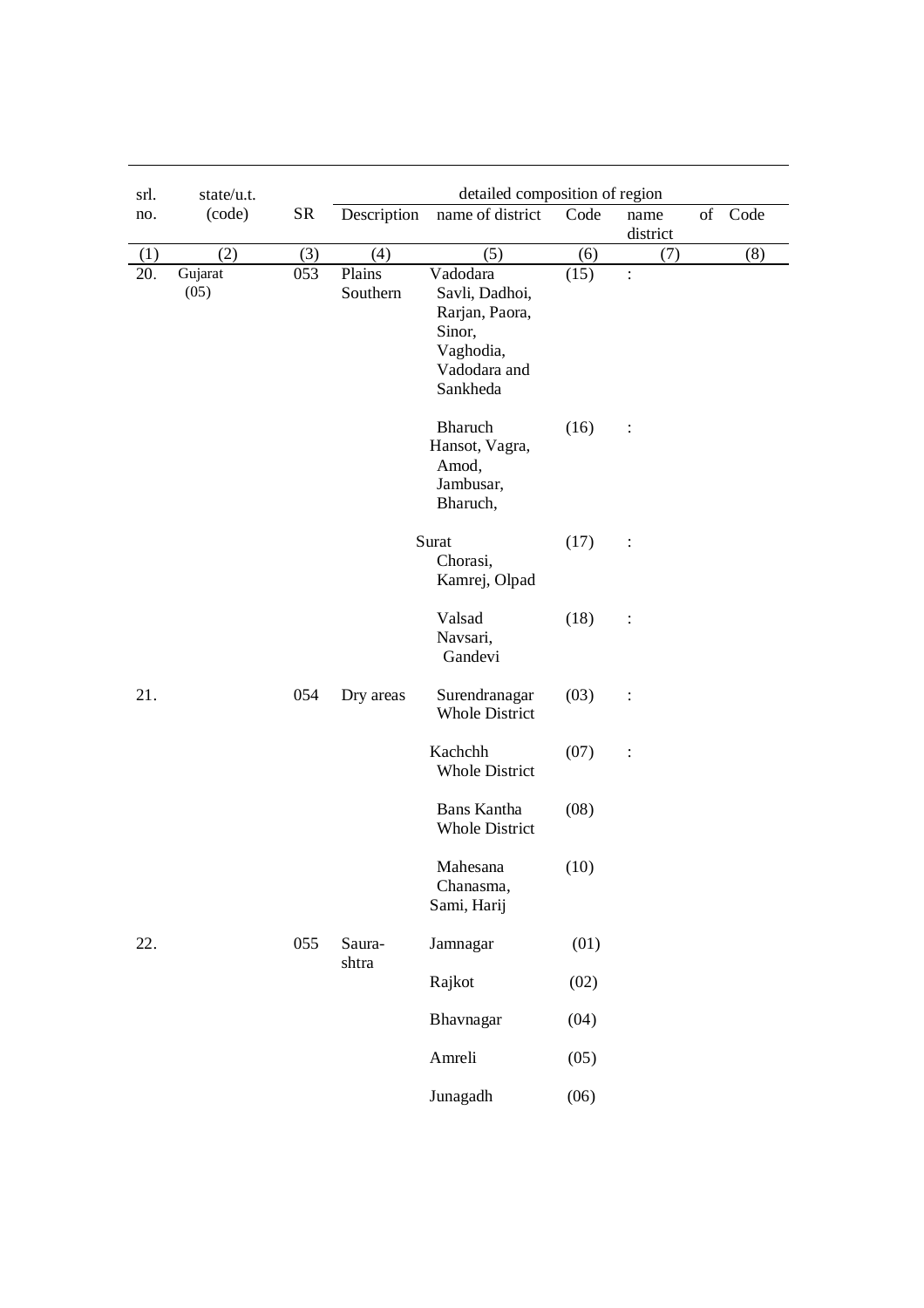| Srl. | state/u.t.                 |           |                        | detailed composition of region |      |                  |      |
|------|----------------------------|-----------|------------------------|--------------------------------|------|------------------|------|
| no.  | (code)                     | <b>SR</b> | description            | name of district               | code | name of district | Code |
| (1)  | (2)                        | (3)       | (4)                    | (5)                            | (6)  | (7)              | (8)  |
| 23.  | Haryana                    | 061       | Eastern                | Ambala                         | (01) | Rohtak           | (06) |
|      | (06)                       |           |                        | Kurukshetra                    | (02) | Faridabad        | (07) |
|      |                            |           |                        | Karnal                         | (03) | Gurgaon          | (08) |
|      |                            |           |                        | Sonipat                        | (05) |                  |      |
|      |                            |           |                        |                                |      |                  |      |
| 24.  |                            | 062       | Western                | Jind                           | (04) | Hissar           | (11) |
|      |                            |           |                        | Mahendragarh                   | (09) | Sirsa            | (12) |
|      |                            |           |                        | Bhiwani                        | (10) |                  |      |
| 25.  | Himachal                   | 071       | Himachal               | Chamba                         | (01) | Kullu            | (07) |
|      | Pradesh                    |           | Pradesh                | Kangra                         | (02) | Lahul & Spiti    | (08) |
|      | (07)                       |           |                        | Hamirpur                       | (03) | Shimla           | (09) |
|      |                            |           |                        | Una                            | (04) | Solan            | (10) |
|      |                            |           |                        | Bilaspur                       | (05) | Sirmour          | (11) |
|      |                            |           |                        | Mandi                          | (06) | Kinnaur          | (12) |
|      |                            |           |                        |                                |      |                  |      |
| 26.  | Jammu &<br>Kashmir<br>(08) | 081       | Mountain-<br>ous       | Kathua                         | (11) | Jammu            | (12) |
| 27.  |                            | 082       | Quter Hills            | Doda                           | (09) | Rajouri          | (13) |
|      |                            |           |                        | Udhampur                       | (10) | Poonch           | (14) |
| 28.  |                            | 083       | Jhelam                 | Anantnag                       | (01) | <b>Baramula</b>  | (05) |
|      |                            |           | Valley                 | Pulwama                        | (02) | Kupwara          | (06) |
|      |                            |           |                        | Srinagar                       | (03) | Kargil*          | (07) |
|      |                            |           |                        | Badgam                         | (04) | Ladakh*          | (08) |
| 29.  | Karnataka<br>(09)          | 091       | Coastal $&$<br>Ghats   | Dakshin Kannad                 | (08) | Uttar Kannad     | (19) |
| 30.  |                            | 092       | Inland                 | Chikmagalur                    | (06) | Kodagu           | (12) |
|      |                            |           | Eastern                | Hassan                         | (11) | Shimoga          | (17) |
| 31.  |                            | 093       | Inland                 | Bangalore                      | (01) | Mysore           | (15) |
|      |                            |           | Southern               | Kolar                          | (13) | Tumkur           |      |
|      |                            |           |                        | Mandya                         | (14) |                  | (18) |
| 32.  |                            | 094       | Inland                 | Belgaum                        | (02) | Chitradurga      | (07) |
|      |                            |           | Noorthern              | <b>Bellary</b>                 | (03) | Dharwad          | (09) |
|      |                            |           |                        | <b>Bidar</b>                   | (04) | Gulbarga         | (10) |
|      |                            |           |                        | Bijapur                        | (05) | Raichur          | (16) |
|      |                            | $\ast$    | not yet covered by NSS |                                |      |                  |      |
|      |                            |           |                        |                                |      |                  |      |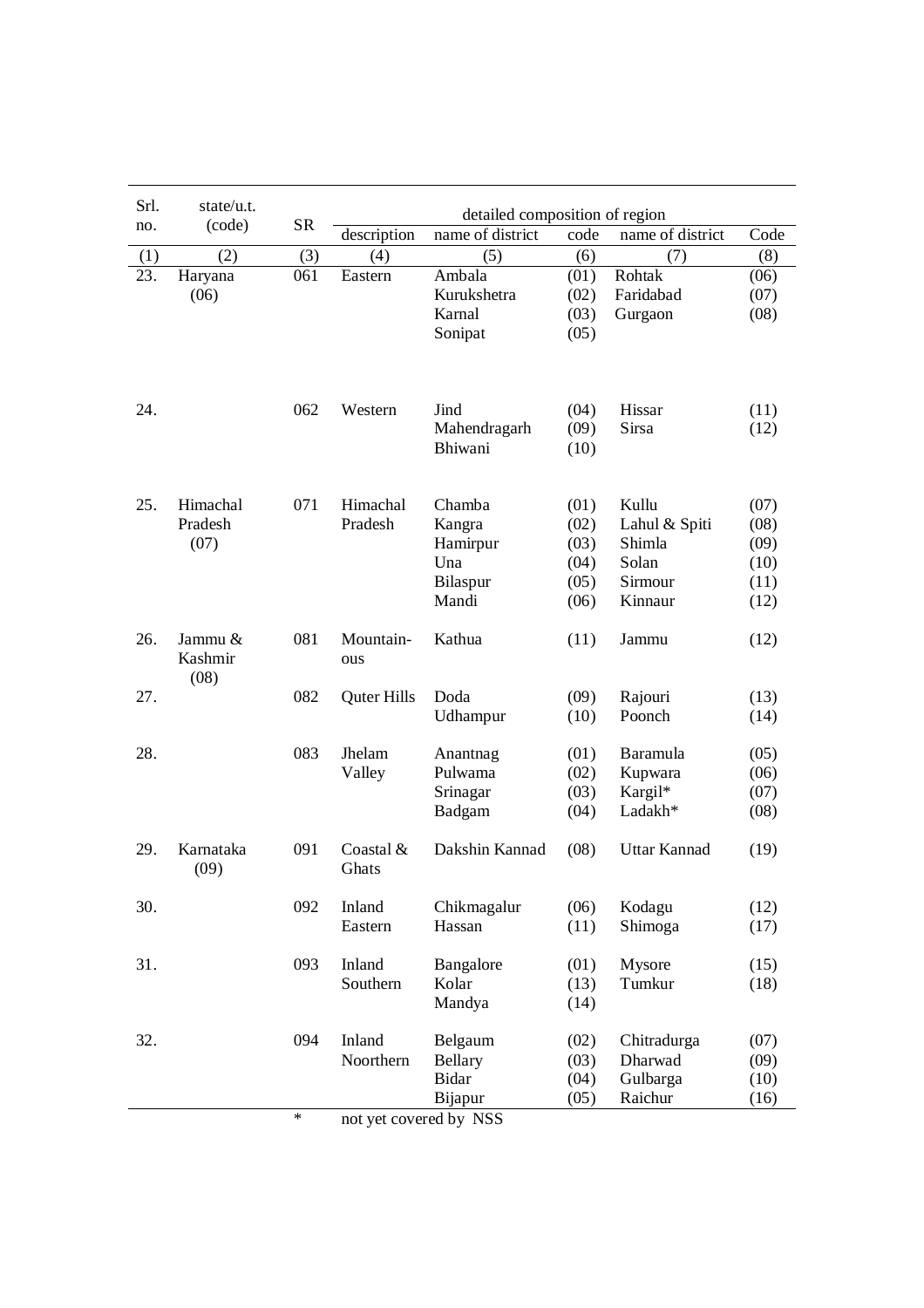| no. | (code)              | <b>SR</b> |                  | detailed composition of region |      |                  |      |
|-----|---------------------|-----------|------------------|--------------------------------|------|------------------|------|
|     |                     |           | description      | name of district               | code | name of district | code |
|     | (2)                 | (3)       | (4)              | (5)                            | (6)  | (7)              | (8)  |
| 33. | Kerala              | 101       | Northern         | Cannanore                      | (01) | Palghat          | (05) |
|     | (10)                |           |                  | Kozhikode                      | (03) | Wayanad          | (02) |
|     |                     |           |                  | Malappuram                     | (04) | Kasargod         | (13) |
| 34. |                     | 102       | Southern         | Thrichur                       | (06) | Alleppey         | (10) |
|     |                     |           |                  | Ernakulam                      | (07) | Quilon           | (11) |
|     |                     |           |                  | Idukki                         | (08) | Trivandrum       | (12) |
|     |                     |           |                  | Kottayam                       | (09) | Pathanamth-      |      |
|     |                     |           |                  |                                |      | itta             | (14) |
| 35. | Lakshadweep<br>(30) | 301       | Laksha-<br>dweep | Lakshadweep                    | (01) |                  |      |
| 36. | Madhya              | 111       | Chhattis-        | Surguja                        | (39) | Durg             | (43) |
|     | Pradesh<br>(11)     |           | garh             | Bilaspur                       | (40) | Raipur           | (44) |
|     |                     |           |                  | Raigarh                        | (41) | <b>Bastar</b>    | (45) |
|     |                     |           |                  | Raj nandgaon                   | (42) |                  |      |
| 37. |                     | 112       | Vindhya          | Tikamgarh                      | (07) | Rewa             | (13) |
|     |                     |           |                  | Chhatarpur                     | (08) | Shahdol          | (14) |
|     |                     |           |                  | Panna                          | (09) | Sidhi            | (15) |
|     |                     |           |                  | Satna                          | (12) |                  |      |
| 38. |                     | 113       | Central          | Sagar                          | (10) | Bhopal           | (28) |
|     |                     |           |                  | Damoh                          | (11) | Sehore           | (29) |
|     |                     |           |                  | Vidisha                        | (27) | Raisen           | (30) |
| 39. |                     | 114       | Malwa            | Mandsaur                       | (16) | Jhabua           | (21) |
|     |                     |           |                  | Ratlam                         | (17) | Dhar             | (22) |
|     |                     |           |                  | Ujjain                         | (18) | Indore           | (23) |
|     |                     |           |                  | Shajapur                       | (19) | Rajgarh          | (26) |
|     |                     |           |                  | Dewas                          | (20) |                  |      |
| 40. |                     | 115       | South            | Jabalpur                       | (33) | Chhindwara       | (36) |
|     |                     |           | Central          | Narsimhapur                    | (34) | Seoni            | (37) |
|     |                     |           |                  | Mandla                         | (35) | Balaghat         | (38) |
| 41. |                     | 116       | South<br>Western | Khargone<br>(W. Nimar)         | (24) | Betul            | (31) |
|     |                     |           |                  | Khandwa<br>(E. Nimar)          | (25) | Hoshangabad      | (32) |
| 42. |                     | 117       | Northern         | Morena                         | (01) | Datia            | (04) |
|     |                     |           |                  | <b>Bhind</b>                   | (02) | Shivpuri         | (05) |
|     |                     |           |                  | Gwalior                        | (03) | Guna             | (06) |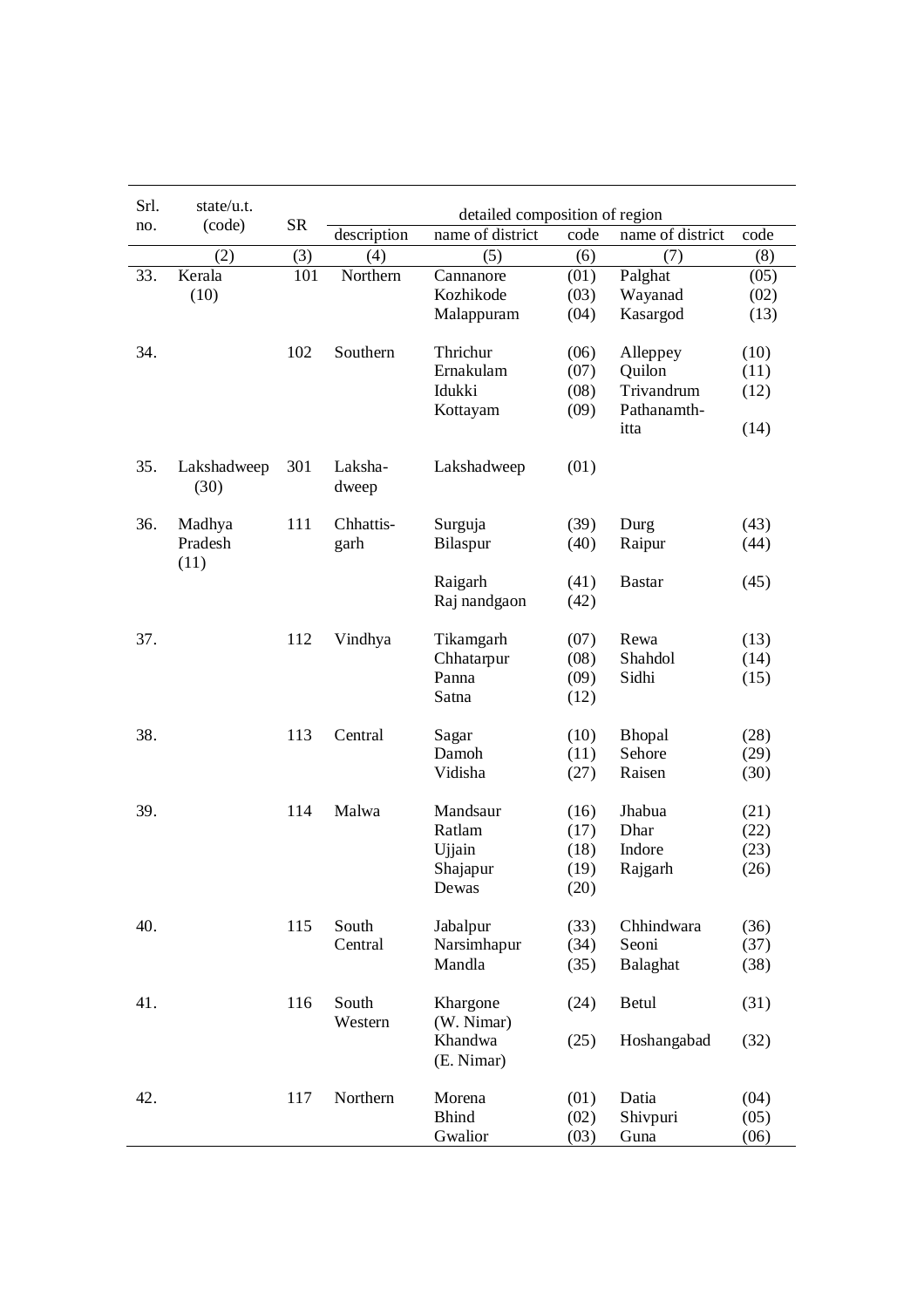| Srl.<br>no. | state/u.t.<br>(code) | <b>SR</b> |             | detailed composition of region |      |                        |      |
|-------------|----------------------|-----------|-------------|--------------------------------|------|------------------------|------|
|             |                      |           | description | name of district               | code | name of district       | code |
| (1)         | (2)                  | (3)       | (4)         | (5)                            | (6)  | (7)                    | (8)  |
| 43.         | Maharashtra          | 121       | Coastal     | Greater                        | (01) | Ratnagiri              | (04) |
|             | (12)                 |           |             | Bombay                         |      |                        |      |
|             |                      |           |             | Thane                          | (02) | Sindhudurg             | (28) |
|             |                      |           |             | Raigarh (Kulaba)               | (03) |                        |      |
| 44.         |                      | 122       | Inland      | Ahmadnagar                     | (08) | Sangli                 | (11) |
|             |                      |           | Western     | Pune                           | (09) | Sholapur               | (12) |
|             |                      |           |             | Satara                         | (10) | Kolhapur               | (13) |
| 45.         |                      | 123       | Inland      | Nashik                         | (05) | Jalgaon                | (07) |
|             |                      |           | Northern    | Dhule                          | (06) |                        |      |
| 46.         |                      | 124       | Inland      | Aurangabad                     | (14) | Nanded                 | (17) |
|             |                      |           | Central     | Parbhani                       | (15) | Osmanabad              | (18) |
|             |                      |           |             | Bid                            | (16) | Jalna                  | (27) |
|             |                      |           |             |                                |      | Latur                  | (29) |
| 47.         |                      | 125       | Inland      | Buldana                        | (19) | Yavatmal               | (22) |
|             |                      |           | Eastern     | Akola                          | (20) | Wardha                 | (23) |
|             |                      |           |             | Amravati                       | (21) | Nagpur                 | (24) |
| 48.         |                      | 126       | Eastern     | Bhandara                       | (25) | Chandrapur             | (26) |
| 49.         | Manipur              | 131       | Plains      | Imphal                         | (05) | <b>Bishnupur</b>       | (06) |
|             | (13)                 |           |             |                                |      | Thoubal                | (07) |
| 50.         |                      | 132       | Hills       | Senapati                       | (01) | Chandel                | (04) |
|             |                      |           |             | Tamenglong                     | (02) | Ukhrul                 | (08) |
|             |                      |           |             | Churachandpur                  | (03) |                        |      |
| 51.         | Meghalaya            | 141       | Meghalaya   | Jaintia Hills                  | (01) | <b>East Garo Hills</b> | (04) |
|             | (14)                 |           |             | East Khasi Hills               | (02) | WestGaro Hills         | (05) |
|             |                      |           |             | West Khasi Hills               | (03) |                        |      |
| 52.         | Mizoram              | 311       | Mizoram     | Aizawl                         | (01) | Chhimtuipui            | (03) |
|             | (31)                 |           |             | Lunglei                        | (02) |                        |      |
| 53.         | Nagaland             | 151       | Nagaland    | Kohima                         | (01) | Mukokchung             | (05) |
|             | (15)                 |           |             | Phek                           | (02) | Tuensang               | (06) |
|             |                      |           |             | Wokha                          | (03) | Mon                    | (07) |
|             |                      |           |             | Zunheboto                      | (04) |                        |      |
| 54.         | Orussa               | 161       | Coastal     | Baleshwar                      | (05) | Ganjam                 | (12) |
|             | (16)                 |           |             | Cuttack                        | (06) | Puti                   | (13) |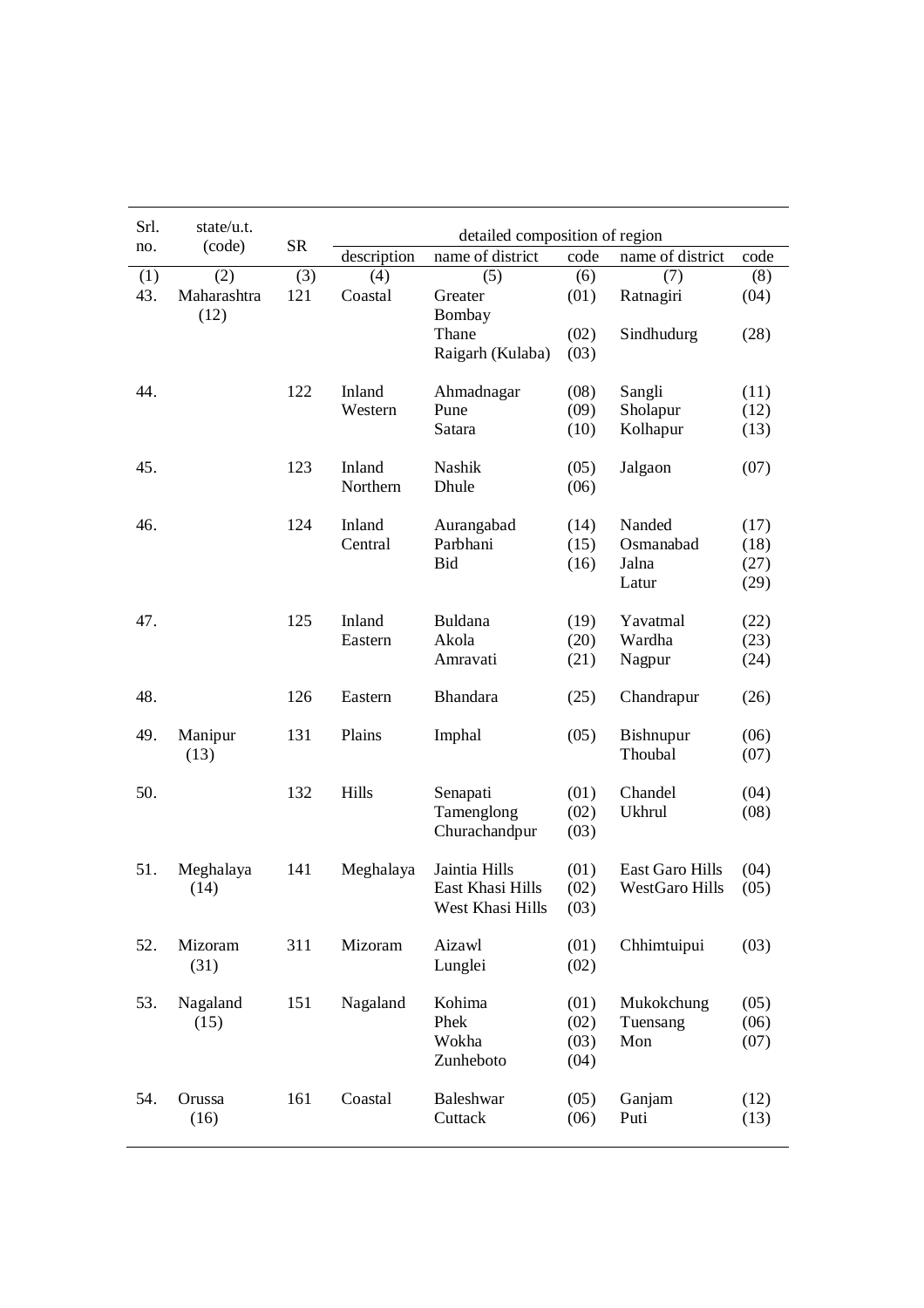| description<br>name of district<br>name of district<br>code<br>(code)<br>no.<br>(2)<br>(3)<br>(5)<br>(4)<br>(6)<br>(7)<br>(1)<br>55.<br>Orissa<br>162<br>Southeern<br><b>Baudh</b><br>Kalahandi<br>(08)<br>Khondmals<br>(16)<br>Koraput<br>56.<br>163<br>Northern<br>Sambalpur<br>(01)<br>Mayurbhamj<br>Sundargarh<br>Dhenkanal<br>(02)<br>Keonjhar<br>Balangir<br>(03)<br>57.<br>172<br>Northern<br>Kapurthala<br>Punjab<br>Gurdaspur<br>(01)<br>Amritsar<br>(02)<br>Hoshiarpur<br>(17)<br>Ludhiana<br>(04)<br>Rupnagar<br>Jalandhar<br>(05)<br>58.<br>172<br>Southern<br><b>Bathinda</b><br>(03)<br>Firozpur<br>Patiala<br>Faridkot<br>(09)<br>Sangrur<br>(10)<br>59.<br>321<br>Mahe<br>Pondicherry<br>Pondi-<br>Pondicherry<br>(01)<br>Karaikal<br>(32)<br>(02)<br>Yanam<br>cherry<br>60.<br>181<br>Rajasthan<br>Western<br>(01)<br>Nagaur<br>Ganganagar<br><b>Bikaner</b><br>Pali<br>(18)<br>(02)<br>Churu<br>(03)<br><b>Barmer</b><br>Jaisalmer<br>Jalor<br>(12)<br>Sirohi<br>Jodhpur<br>(13)<br>61.<br>182<br>North-<br>Jhunjhunun<br>Sikar<br>(04)<br>Alwar<br>Ajmer<br>Eastern<br>(05)<br>(06)<br>Tonk<br>Bharatpur<br><b>Bhilwara</b><br>Sawai Madhopur<br>(07)<br>(08)<br>Jaipur<br>Dholpur<br>62.<br>183<br>Southern<br>Udaipur<br>(20)<br>Banswara<br>(21)<br>Dungarpur<br>63.<br>184<br>South-<br>Chittaurgarh<br>(21)<br>Kota<br>Eastern<br>Bundi<br>(24)<br>Jhalawar<br>Sikkim<br>Sikkim<br>64.<br>191<br>North<br>South<br>(01)<br>(19)<br>(02)<br>West<br>East<br>Tamil Nadu<br>201<br>Coastal<br>Madras<br>North Arcot<br>65.<br>(01)<br>(20)<br>Northern<br>Chengalpattu<br>(02)<br>South Aroct<br>66.<br>202<br>Coastal<br>Tiruchirapalli<br>Pudukkottai<br>(11)<br>Thanjavur<br>(12) | Srl. | state/u.t. | <b>SR</b> | detailed composition of region |  |      |
|-----------------------------------------------------------------------------------------------------------------------------------------------------------------------------------------------------------------------------------------------------------------------------------------------------------------------------------------------------------------------------------------------------------------------------------------------------------------------------------------------------------------------------------------------------------------------------------------------------------------------------------------------------------------------------------------------------------------------------------------------------------------------------------------------------------------------------------------------------------------------------------------------------------------------------------------------------------------------------------------------------------------------------------------------------------------------------------------------------------------------------------------------------------------------------------------------------------------------------------------------------------------------------------------------------------------------------------------------------------------------------------------------------------------------------------------------------------------------------------------------------------------------------------------------------------------------------------------------------------------------------------------------------------------------------------------------------------|------|------------|-----------|--------------------------------|--|------|
|                                                                                                                                                                                                                                                                                                                                                                                                                                                                                                                                                                                                                                                                                                                                                                                                                                                                                                                                                                                                                                                                                                                                                                                                                                                                                                                                                                                                                                                                                                                                                                                                                                                                                                           |      |            |           |                                |  | code |
|                                                                                                                                                                                                                                                                                                                                                                                                                                                                                                                                                                                                                                                                                                                                                                                                                                                                                                                                                                                                                                                                                                                                                                                                                                                                                                                                                                                                                                                                                                                                                                                                                                                                                                           |      |            |           |                                |  | (8)  |
|                                                                                                                                                                                                                                                                                                                                                                                                                                                                                                                                                                                                                                                                                                                                                                                                                                                                                                                                                                                                                                                                                                                                                                                                                                                                                                                                                                                                                                                                                                                                                                                                                                                                                                           |      |            |           |                                |  | (10) |
|                                                                                                                                                                                                                                                                                                                                                                                                                                                                                                                                                                                                                                                                                                                                                                                                                                                                                                                                                                                                                                                                                                                                                                                                                                                                                                                                                                                                                                                                                                                                                                                                                                                                                                           |      |            |           |                                |  | (11) |
|                                                                                                                                                                                                                                                                                                                                                                                                                                                                                                                                                                                                                                                                                                                                                                                                                                                                                                                                                                                                                                                                                                                                                                                                                                                                                                                                                                                                                                                                                                                                                                                                                                                                                                           |      |            |           |                                |  | (04) |
|                                                                                                                                                                                                                                                                                                                                                                                                                                                                                                                                                                                                                                                                                                                                                                                                                                                                                                                                                                                                                                                                                                                                                                                                                                                                                                                                                                                                                                                                                                                                                                                                                                                                                                           |      |            |           |                                |  | (07) |
|                                                                                                                                                                                                                                                                                                                                                                                                                                                                                                                                                                                                                                                                                                                                                                                                                                                                                                                                                                                                                                                                                                                                                                                                                                                                                                                                                                                                                                                                                                                                                                                                                                                                                                           |      |            |           |                                |  | (09) |
|                                                                                                                                                                                                                                                                                                                                                                                                                                                                                                                                                                                                                                                                                                                                                                                                                                                                                                                                                                                                                                                                                                                                                                                                                                                                                                                                                                                                                                                                                                                                                                                                                                                                                                           |      |            |           |                                |  | (06) |
|                                                                                                                                                                                                                                                                                                                                                                                                                                                                                                                                                                                                                                                                                                                                                                                                                                                                                                                                                                                                                                                                                                                                                                                                                                                                                                                                                                                                                                                                                                                                                                                                                                                                                                           |      |            |           |                                |  | (07) |
|                                                                                                                                                                                                                                                                                                                                                                                                                                                                                                                                                                                                                                                                                                                                                                                                                                                                                                                                                                                                                                                                                                                                                                                                                                                                                                                                                                                                                                                                                                                                                                                                                                                                                                           |      |            |           |                                |  | (08) |
|                                                                                                                                                                                                                                                                                                                                                                                                                                                                                                                                                                                                                                                                                                                                                                                                                                                                                                                                                                                                                                                                                                                                                                                                                                                                                                                                                                                                                                                                                                                                                                                                                                                                                                           |      |            |           |                                |  |      |
|                                                                                                                                                                                                                                                                                                                                                                                                                                                                                                                                                                                                                                                                                                                                                                                                                                                                                                                                                                                                                                                                                                                                                                                                                                                                                                                                                                                                                                                                                                                                                                                                                                                                                                           |      |            |           |                                |  | (11) |
|                                                                                                                                                                                                                                                                                                                                                                                                                                                                                                                                                                                                                                                                                                                                                                                                                                                                                                                                                                                                                                                                                                                                                                                                                                                                                                                                                                                                                                                                                                                                                                                                                                                                                                           |      |            |           |                                |  | (12) |
|                                                                                                                                                                                                                                                                                                                                                                                                                                                                                                                                                                                                                                                                                                                                                                                                                                                                                                                                                                                                                                                                                                                                                                                                                                                                                                                                                                                                                                                                                                                                                                                                                                                                                                           |      |            |           |                                |  |      |
|                                                                                                                                                                                                                                                                                                                                                                                                                                                                                                                                                                                                                                                                                                                                                                                                                                                                                                                                                                                                                                                                                                                                                                                                                                                                                                                                                                                                                                                                                                                                                                                                                                                                                                           |      |            |           |                                |  | (03) |
|                                                                                                                                                                                                                                                                                                                                                                                                                                                                                                                                                                                                                                                                                                                                                                                                                                                                                                                                                                                                                                                                                                                                                                                                                                                                                                                                                                                                                                                                                                                                                                                                                                                                                                           |      |            |           |                                |  | (04) |
|                                                                                                                                                                                                                                                                                                                                                                                                                                                                                                                                                                                                                                                                                                                                                                                                                                                                                                                                                                                                                                                                                                                                                                                                                                                                                                                                                                                                                                                                                                                                                                                                                                                                                                           |      |            |           |                                |  | (14) |
|                                                                                                                                                                                                                                                                                                                                                                                                                                                                                                                                                                                                                                                                                                                                                                                                                                                                                                                                                                                                                                                                                                                                                                                                                                                                                                                                                                                                                                                                                                                                                                                                                                                                                                           |      |            |           |                                |  | (15) |
|                                                                                                                                                                                                                                                                                                                                                                                                                                                                                                                                                                                                                                                                                                                                                                                                                                                                                                                                                                                                                                                                                                                                                                                                                                                                                                                                                                                                                                                                                                                                                                                                                                                                                                           |      |            |           |                                |  | (16) |
|                                                                                                                                                                                                                                                                                                                                                                                                                                                                                                                                                                                                                                                                                                                                                                                                                                                                                                                                                                                                                                                                                                                                                                                                                                                                                                                                                                                                                                                                                                                                                                                                                                                                                                           |      |            |           |                                |  | (17) |
|                                                                                                                                                                                                                                                                                                                                                                                                                                                                                                                                                                                                                                                                                                                                                                                                                                                                                                                                                                                                                                                                                                                                                                                                                                                                                                                                                                                                                                                                                                                                                                                                                                                                                                           |      |            |           |                                |  | (18) |
|                                                                                                                                                                                                                                                                                                                                                                                                                                                                                                                                                                                                                                                                                                                                                                                                                                                                                                                                                                                                                                                                                                                                                                                                                                                                                                                                                                                                                                                                                                                                                                                                                                                                                                           |      |            |           |                                |  | (09) |
|                                                                                                                                                                                                                                                                                                                                                                                                                                                                                                                                                                                                                                                                                                                                                                                                                                                                                                                                                                                                                                                                                                                                                                                                                                                                                                                                                                                                                                                                                                                                                                                                                                                                                                           |      |            |           |                                |  | (10) |
|                                                                                                                                                                                                                                                                                                                                                                                                                                                                                                                                                                                                                                                                                                                                                                                                                                                                                                                                                                                                                                                                                                                                                                                                                                                                                                                                                                                                                                                                                                                                                                                                                                                                                                           |      |            |           |                                |  | (11) |
|                                                                                                                                                                                                                                                                                                                                                                                                                                                                                                                                                                                                                                                                                                                                                                                                                                                                                                                                                                                                                                                                                                                                                                                                                                                                                                                                                                                                                                                                                                                                                                                                                                                                                                           |      |            |           |                                |  | (19) |
|                                                                                                                                                                                                                                                                                                                                                                                                                                                                                                                                                                                                                                                                                                                                                                                                                                                                                                                                                                                                                                                                                                                                                                                                                                                                                                                                                                                                                                                                                                                                                                                                                                                                                                           |      |            |           |                                |  | (27) |
|                                                                                                                                                                                                                                                                                                                                                                                                                                                                                                                                                                                                                                                                                                                                                                                                                                                                                                                                                                                                                                                                                                                                                                                                                                                                                                                                                                                                                                                                                                                                                                                                                                                                                                           |      |            |           |                                |  | (23) |
|                                                                                                                                                                                                                                                                                                                                                                                                                                                                                                                                                                                                                                                                                                                                                                                                                                                                                                                                                                                                                                                                                                                                                                                                                                                                                                                                                                                                                                                                                                                                                                                                                                                                                                           |      |            |           |                                |  |      |
|                                                                                                                                                                                                                                                                                                                                                                                                                                                                                                                                                                                                                                                                                                                                                                                                                                                                                                                                                                                                                                                                                                                                                                                                                                                                                                                                                                                                                                                                                                                                                                                                                                                                                                           |      |            |           |                                |  | (25) |
|                                                                                                                                                                                                                                                                                                                                                                                                                                                                                                                                                                                                                                                                                                                                                                                                                                                                                                                                                                                                                                                                                                                                                                                                                                                                                                                                                                                                                                                                                                                                                                                                                                                                                                           |      |            |           |                                |  | (26) |
|                                                                                                                                                                                                                                                                                                                                                                                                                                                                                                                                                                                                                                                                                                                                                                                                                                                                                                                                                                                                                                                                                                                                                                                                                                                                                                                                                                                                                                                                                                                                                                                                                                                                                                           |      |            |           |                                |  | (03) |
|                                                                                                                                                                                                                                                                                                                                                                                                                                                                                                                                                                                                                                                                                                                                                                                                                                                                                                                                                                                                                                                                                                                                                                                                                                                                                                                                                                                                                                                                                                                                                                                                                                                                                                           |      |            |           |                                |  | (04) |
|                                                                                                                                                                                                                                                                                                                                                                                                                                                                                                                                                                                                                                                                                                                                                                                                                                                                                                                                                                                                                                                                                                                                                                                                                                                                                                                                                                                                                                                                                                                                                                                                                                                                                                           |      |            |           |                                |  | (03) |
|                                                                                                                                                                                                                                                                                                                                                                                                                                                                                                                                                                                                                                                                                                                                                                                                                                                                                                                                                                                                                                                                                                                                                                                                                                                                                                                                                                                                                                                                                                                                                                                                                                                                                                           |      |            |           |                                |  | (04) |
|                                                                                                                                                                                                                                                                                                                                                                                                                                                                                                                                                                                                                                                                                                                                                                                                                                                                                                                                                                                                                                                                                                                                                                                                                                                                                                                                                                                                                                                                                                                                                                                                                                                                                                           |      |            |           |                                |  | (13) |
| 203<br>Southern<br>Maduria<br>Tirunelveli<br>(10)<br>67.                                                                                                                                                                                                                                                                                                                                                                                                                                                                                                                                                                                                                                                                                                                                                                                                                                                                                                                                                                                                                                                                                                                                                                                                                                                                                                                                                                                                                                                                                                                                                                                                                                                  |      |            |           |                                |  | (15) |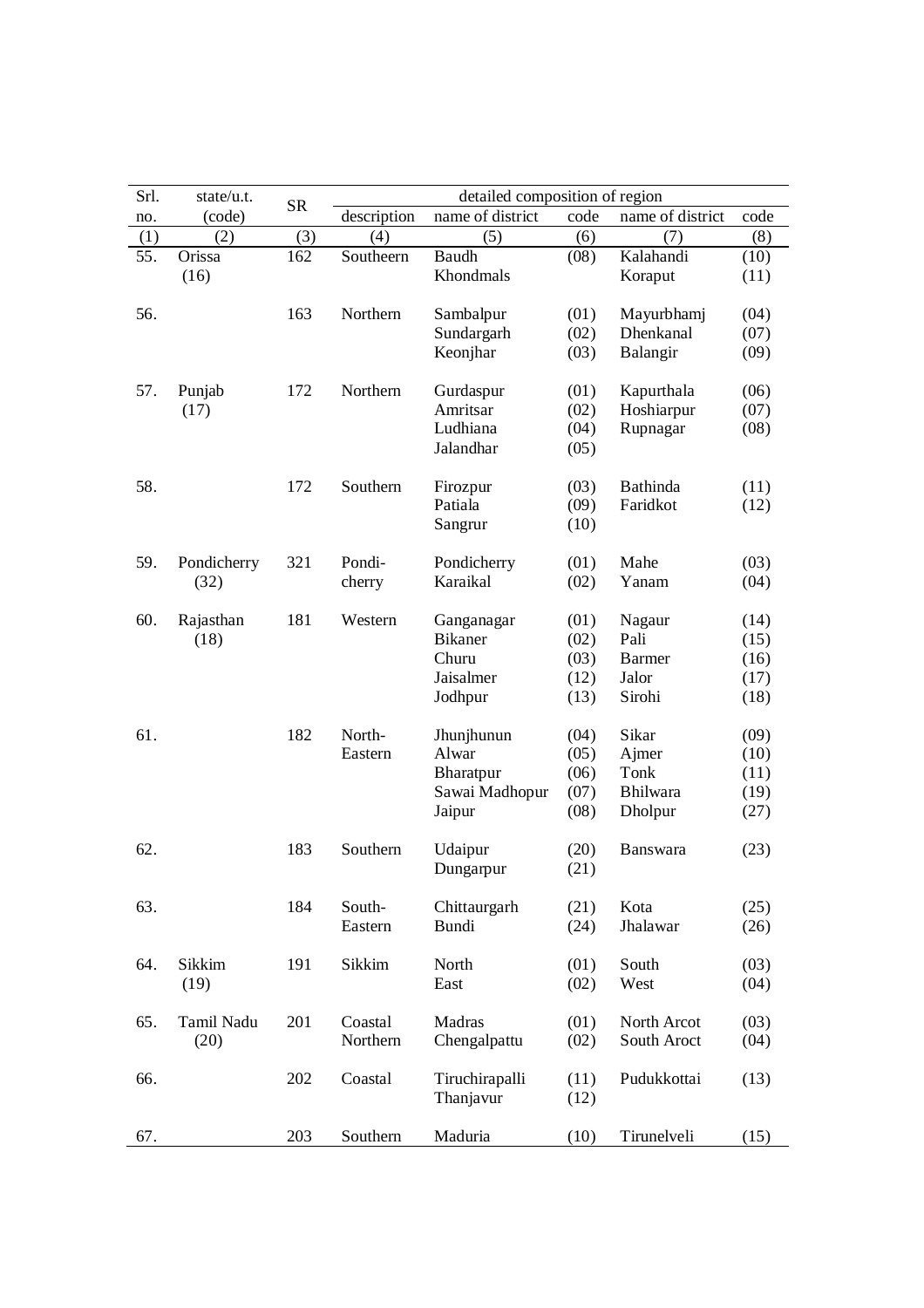| Srl. | state/u.t.                   | <b>SR</b> |             | detailed composition of region                                                                                             |                                                                      |                                                                                                                        |                                                                              |
|------|------------------------------|-----------|-------------|----------------------------------------------------------------------------------------------------------------------------|----------------------------------------------------------------------|------------------------------------------------------------------------------------------------------------------------|------------------------------------------------------------------------------|
| No.  | (code)                       |           | description | name of district                                                                                                           | code                                                                 | Name of district                                                                                                       | Code                                                                         |
| (1)  | (2)                          | (3)       | (4)         | (5)                                                                                                                        | (6)                                                                  | (7)                                                                                                                    | (8)                                                                          |
| 67.  | Tamil Nadu<br>(20)           | 203       | Southern    | Ramanatha-<br>puram<br>Kamarajar<br>Anna                                                                                   | (14)<br>(18)<br>(19)                                                 | Kannyia-<br>Kumari<br>Pasumpon-<br>Muthu                                                                               | (16)                                                                         |
|      |                              |           |             |                                                                                                                            |                                                                      | Ramalingam                                                                                                             | (17)                                                                         |
| 68.  |                              | 204       | Inland      | Dharmapuri<br>Salem<br>Periyar                                                                                             | (05)<br>(06)<br>(07)                                                 | Coimbatore<br>Nilgiri                                                                                                  | (08)<br>(09)                                                                 |
| 69.  | Tripura<br>(21)              | 211       | Tripura     | West Tripura<br>North Tripura                                                                                              | (01)<br>(02)                                                         | South Tripura                                                                                                          | (03)                                                                         |
| 70.  | <b>Uttar Pradesh</b><br>(22) | 221       | Himalyan    | Uttarkashi<br>Chamoli<br>Tehri Garhwal<br>Dehra Dun                                                                        | (01)<br>(02)<br>(03)<br>(04)                                         | Garhwal<br>Pithoragarh<br>Almora<br>Naini Tal                                                                          | (05)<br>(06)<br>(07)<br>(08)                                                 |
| 71.  |                              | 222       | Western     | Saharanpur<br>Muzaffarnagar<br><b>Bijnor</b><br>Meerut<br>Ghaziabad<br>Bulandshahr<br>Moradabad<br>Rampur<br><b>Budaun</b> | (09)<br>(10)<br>(11)<br>(12)<br>(13)<br>(14)<br>(15)<br>(16)<br>(17) | <b>Bareilly</b><br>Pilibhit<br>Shahjahanpur<br>Aligarh<br>Mathura<br>Agra<br>Etah<br>Mainpuri<br>Farrukhabad<br>Etawah | (18)<br>(19)<br>(20)<br>(21)<br>(22)<br>(23)<br>(24)<br>(25)<br>(26)<br>(27) |
| 72.  |                              | 223       | Central     | Kanpur<br>Fetehpur<br>Kheri<br>Sitapur<br>Hardoi                                                                           | (28)<br>(29)<br>(36)<br>(37)<br>(38)                                 | Unnao<br>Lucknow<br>Raibareli<br>Bara Banki                                                                            | (39)<br>(40)<br>(41)<br>(44)                                                 |
| 73.  |                              | 224       | Eastern     | Allahabad<br><b>Bahraich</b><br>Gonda<br>Faizabad<br>Sultanpur<br>Pratapgarh<br>Basti<br>Gorakhpur                         | (30)<br>(42)<br>(43)<br>(45)<br>(46)<br>(47)<br>(48)<br>(49)         | Deoria<br>Azamgarh<br>Jaunpur<br>Ballia<br>Ghazipur<br>Varanasi<br>Mirzapur                                            | (50)<br>(51)<br>(52)<br>(53)<br>(54)<br>(55)<br>(56)                         |
| 74.  |                              | 225       | Southern    | Jalaun<br>Jhansi<br>Lalitpur                                                                                               | (31)<br>(32)<br>(33)                                                 | Hamirpur<br>Banda                                                                                                      | (34)<br>(35)                                                                 |